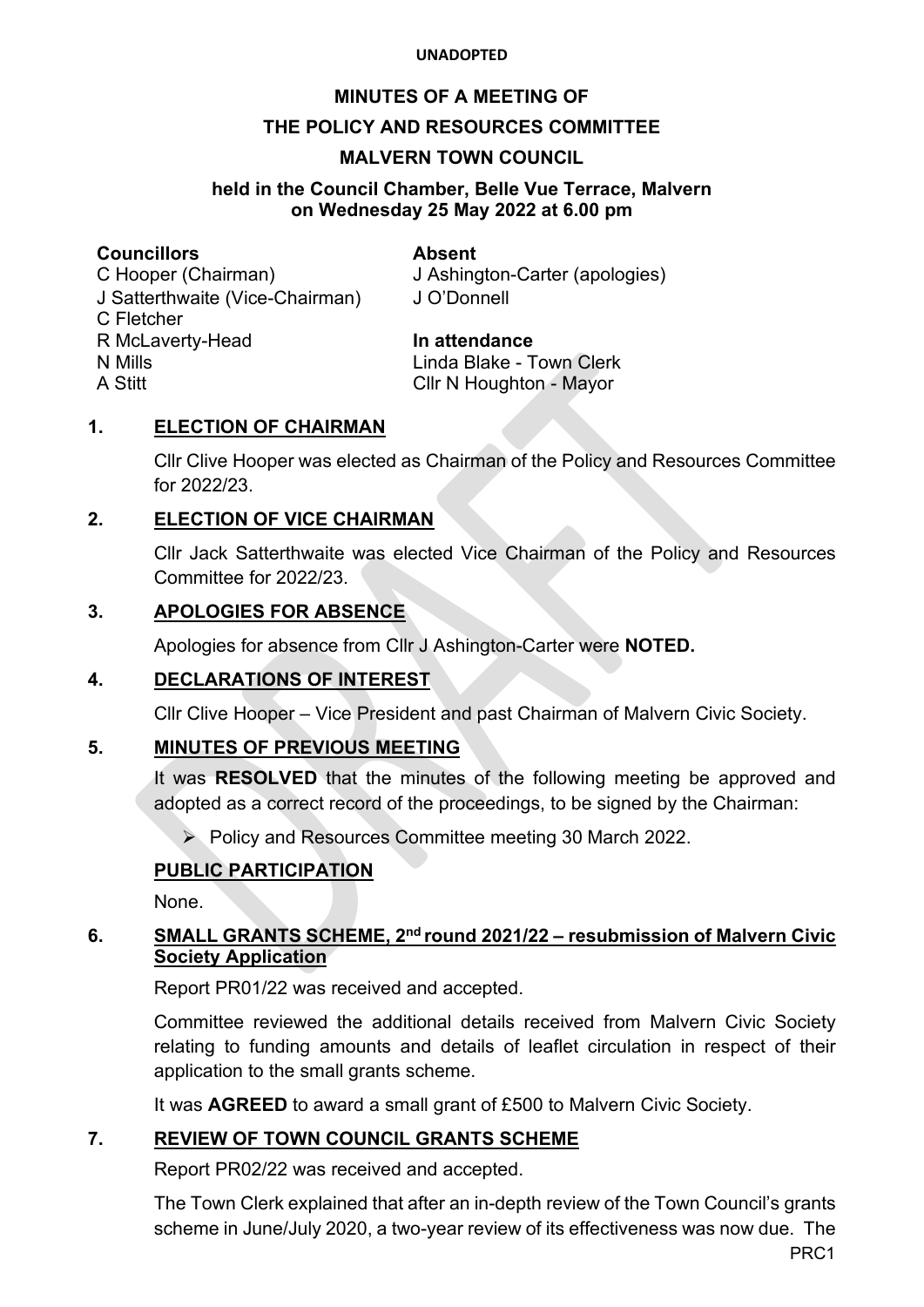report outlined a few discussion points, and it was agreed that Committee would take each one in turn.

#### Timing of the Scheme

It was **AGREED** that the scheme should continue to run twice a year, once in August/September and then again in February/March.

#### Emergency Grants

It was **AGREED** that the Emergency grants process should continue unchanged.

#### Amount of Awards

Committee **AGREED** that the current limits were suitable and did not need changing with small grants being up to £500 and large grants having an advisory limit of between £501 and £2,500.

#### Frequency of Applications

Committee discussed whether there should be any limits of the number of times one single organisation could apply for a grant over a period of time. Whilst it was generally felt that every application should be decided on its merits, there were concerns expressed over whether more than one large grant application should be allowed in a single year from a single organisation.

It was **AGREED** that the frequency of small grants applications would not be restricted and that all applications to the small grants scheme would be assessed on their merits.

It was **AGREED** that organisations would only be able to submit one large grant application in each financial year.

# Nature of Organisation

Committee discussed whether there should be any further restrictions on the type of organisations which can apply to the scheme and in particular whether schools as recipients of government funding should be able to receive grant funding.

It was **AGREED** that there should be no further restrictions imposed and that all applications would be decided on their merits rather than by nature of organisation.

# Applications Forms and Assessment Forms

Committee **AGREED** that the applications forms, and assessment forms did not require any further changes.

#### Any Other Points

Committee members had no further suggestions or amendments to the current grants scheme.

# **8. QUARTERLY ACCOUNTS – FOURTH AND FINAL QUARTER 2021/22 JANUARY, FEBRUARY, AND MARCH 2022**

# **Management Accounts for the fourth and final quarter ending 31 March 2022**

Report PR03/22 was received and accepted, and the Town Clerk presented the quarterly accounts for the fourth and final quarter of the 2021/22 financial year.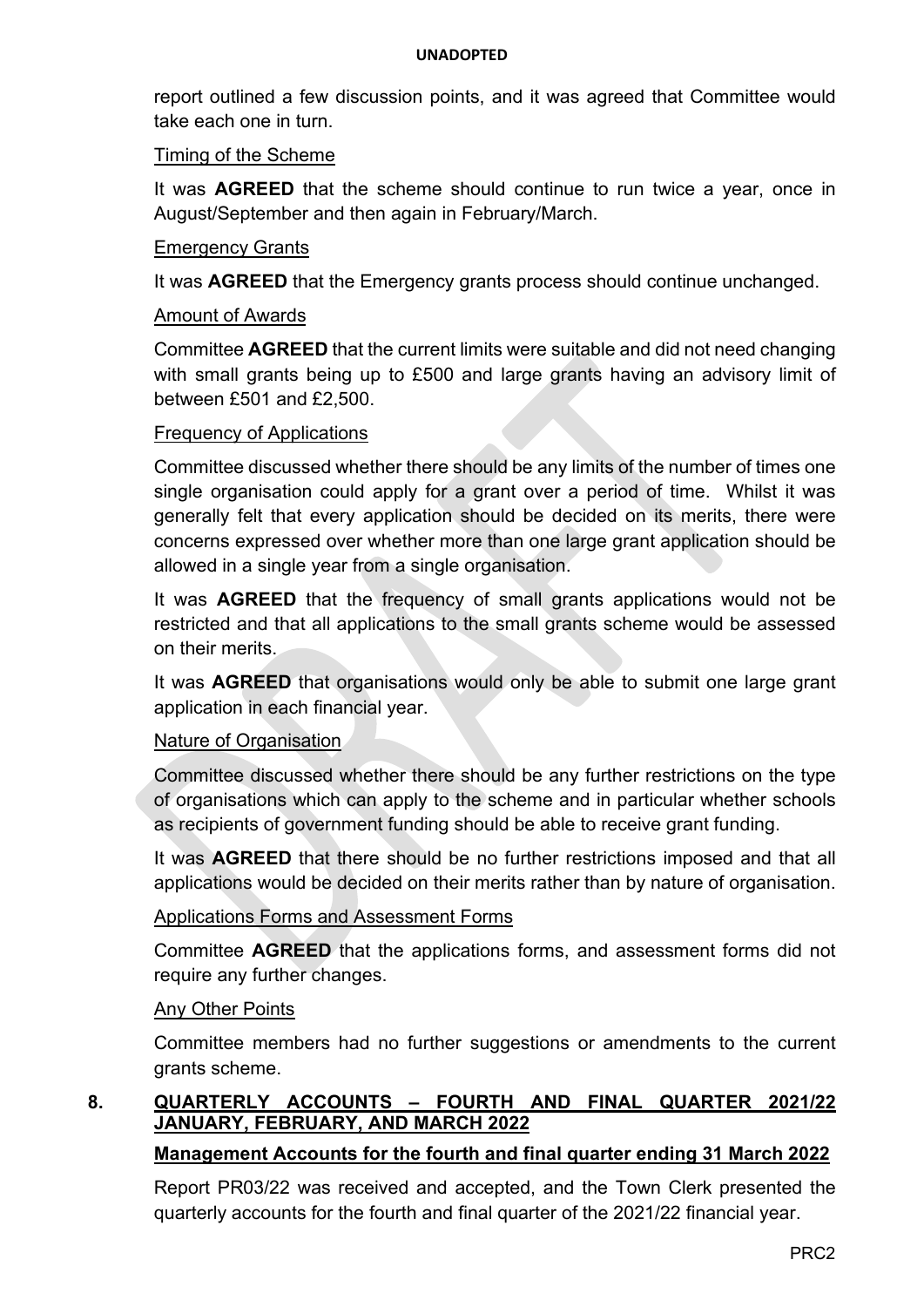Committee received the management accounts.

The Town Clerk summarised the accounts which showed that there was a deficit balance of £63,822 being taken from General Reserves, £56,160 behind the budgeted deficit of £7,662. In summary, this is an overspend against budget of £56,160 for the fourth quarter of the 2021/22 financial year.

The management accounts showed variances of approximately £12,000 over budget against administration and £1,300 over budget against operational costs. The Town Clerk outlined the main variances of these which were detailed in the report.

There had been an underspend of £14,258 against the Asset Renewal and Refurbishment budget and a net addition to earmarked reserves of £59,738 for the quarter.

# **Year to Date**

As the fourth quarter is also the final quarter, the Town Clerk outlined the main variances for the financial year 2021/22 as a whole. For the year to date, there was an overspend against budget of £22,984. This deficit would be taken out of General Reserves and was a reasonable figure for the year end, especially when considering that a number of additional projects had taken place during the year and that nearly £20,000 of costs for three by-elections had been incurred.

Committee members expressed concerns about the effect of increasing fuel and utility costs on the Council's budget and how any further by-election costs would impact the Council's financial position. The Town Clerk explained that it was possible to reschedule certain larger operational projects should the need arise and that costs for the Belle Vue Building were dependent on whether the Council was able to sell the building or retain it. In addition, the current tenants of Belle Vue Terrace had clauses in their leases which allow the Council to review and increase the service charge costs for utilities.

Overall, the Council currently has a good amount of general reserves which does provide a buffer should costs increase about budgeted levels.

It was **RECOMMENDED** that Council approves the Quarterly Accounts for the fourth and final quarter, ending 31 March 2022.

# **Cash report CR1 January, February, March 2022**

Committee **NOTED** the cash report for January, February, March 2022.

# **Bank payments schedule January, February, March 2022**

Committee **NOTED** the bank payments schedule for January, February, March 2022.

The Chairman thanked the Town Clerk and the staff for a well-produced set of accounts.

# **9. STAFFING MATTERS**

 The Town Clerk informed councillors that some changes in the number of hours worked by office staff had enabled a new member of staff to be employed to work one day a week and to help cover staff holidays.